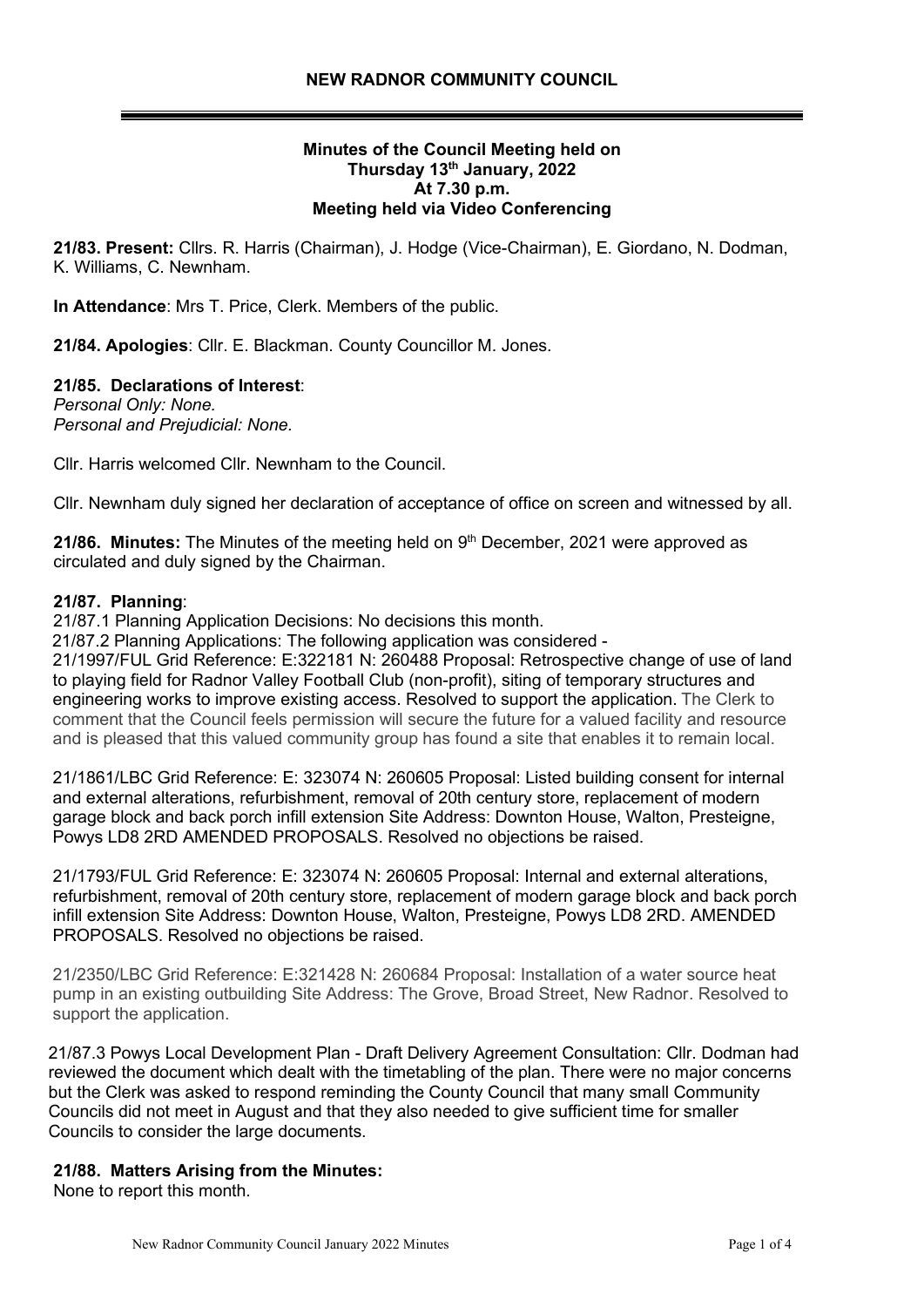### **21/89. Finance:**

21/89.1 Payments: The following payments were approved – N. Dodman (annual allowance) J. Hodge (annual allowance) HM Revenue and Customs Three Cheques - Total Paid £300.00 HSBC Bank Charges £7.80

21/89.2 Receipts: Powys County Council (final precept instalment) £2543.00 Old Radnor Community Council (cont. twds zoom cost) £38.68

21/89.3 Bank Balance at  $31<sup>st</sup>$  December, 2021: Noted as £8032.80.

21/89.4 Allocation of the £250 budget for miscellaneous donations: Members considered the applications received over the year for larger organisations which had a local benefit. Cllr. Newnham queried whether the money would be better spent on local charities. The Clerk advised that applications from local organisations should be encouraged by Members so that they could be considered for future budgets. Members noted that donations had been given to a number of local groups both in the current and previous years. Having considered in full the organisations on the agenda it was agreed to increase the allocation to £300 to allow £100 to be given to each of the following -

| Hope House Children's Hospice          | £100.00 |
|----------------------------------------|---------|
| Tenovus Cancer Care<br>Macmillan Cymru | £100.00 |
|                                        | £100.00 |

21/89.5 Setting of precept 2022-23 and Review of Free and Allocated Reserves:

The Clerk explained the major changes in the draft budget to the current year with amounts being added to cover the full elections in May 2022, the cost of a video conferencing licence, the introduction of bank charges, the allocation of funds towards the Dark Skies Project and the proposed purchase of a Council laptop and associated software.

Members discussed and agreed the proposed additions/changes with a note to be added that an additional £250 be made available from free reserves for the laptop purchase should it be needed. The Clerk would provide more information on software options.

A total budget for 2022-23 was agreed at £10,813.00 with £1500 being met from reserves. This resulted in a precept demand of £9313.00, a Band D equivalent of £39.61.

21/89.6 Change of Bank Update: The Clerk reported that the bank account was now finally open and the HSBC balance would be transferred to it on  $17<sup>th</sup>$  January. The signatories on the existing account had received their letters to register to authorise payments and the Clerk stressed the need to register urgently so that payments could be made. The Clerk suggested that the remaining Members – Cllrs. Giordano, Williams and Newnham be added as additional signatories and this was agreed. The Clerk would arrange.

## **21/90. Correspondence/General:**

21/90.1 PACE Update: Cllr. Dodman reported on the recent meeting which had been held on  $12<sup>th</sup>$ January. In particular he drew Member's attention to the home energy audit for which the group had obtained funding. Volunteer Councils/areas were needed to carry out the scheme and at least three volunteers would be needed from each area selected. Those homes having the audit would be asked to pay a nominal charge for the audit. It was agreed not to put forward the New Radnor area.

Cllr. Dodman added that the PACE group had now been recognised by the County Council and would be consulted on climate matters. The Council's Climate Change Officer was however no longer able to attend PACE meetings.

21/91.2 Welsh Tax Acts (Power to Modify) Bill Consultation: Resolved no comment be made.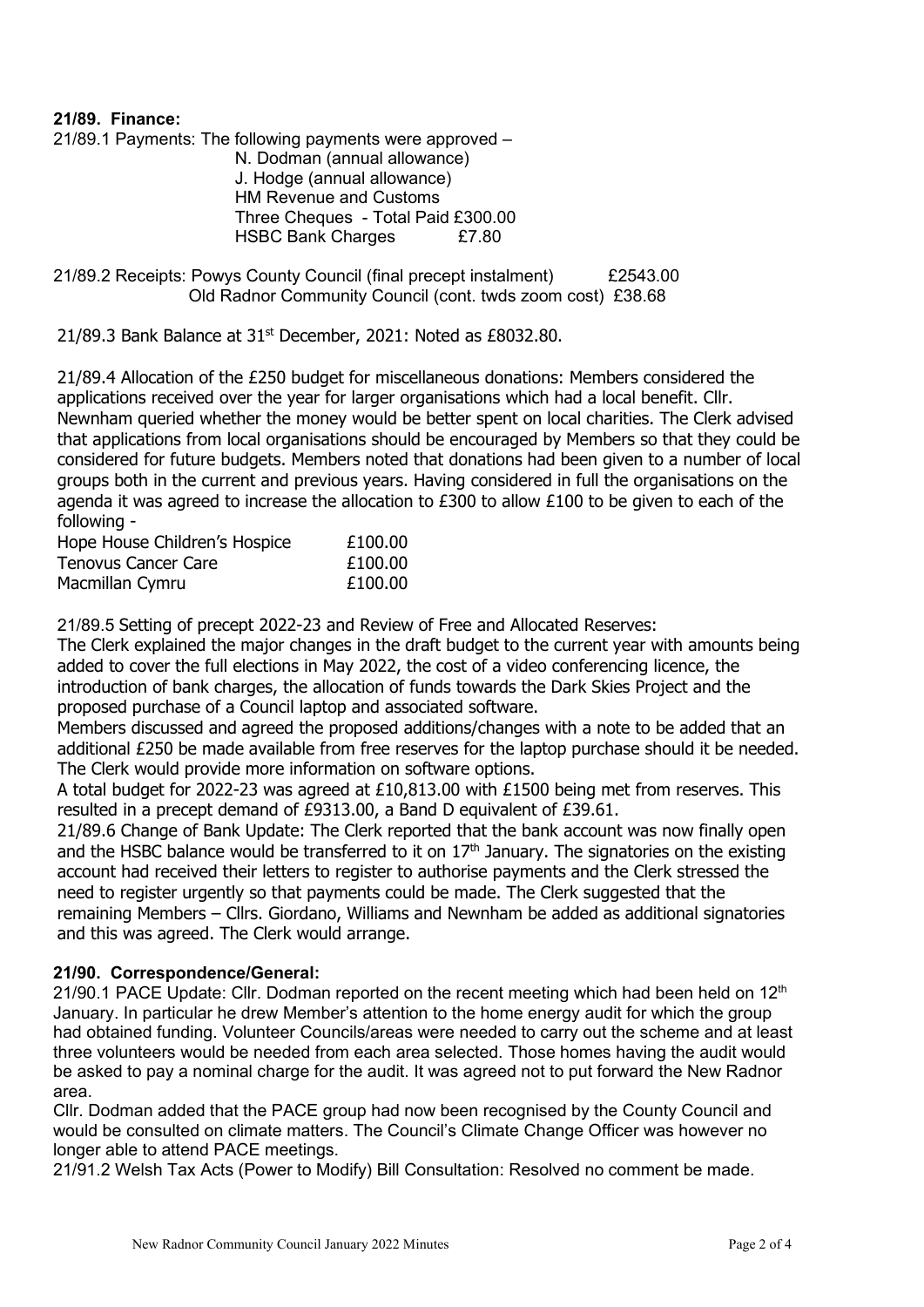## 21/92.3 Boundary Commission Publication of Representations on changes to Parliamentary Constituencies: Noted.

21/93.4 Bullying of Clerks - MP to raise question in Parliament: The Clerk explained the background to the email from Llandrindod Wells Town Council and Members were concerned to hear of the problems experienced by some Clerks and agreed that the Clerk write to Fay Jones MP asking her to support the motion in parliament.

# **21/91. Village Matters**:

21/91.1 Minor Village Matters: The following matters were discussed –

- Rubbish along the A44, particularly in the layby near to Fron Farm: The Clerk would report.
- Need for extra signs to encourage people to pick up after their dogs on Castle Mound: It was thought that there was a sign on the Mutton Dingle entrance but Members were not sure about the other two entrances. Cllr. Williams would check. Cllr. Harris had two spare signs and would place these on the other two entrances if needed.
- Fly-tipping of Grass, School Lane: Cllr. Williams reported that these had not been cleared but had rotted down. The Clerk would report again.
- Discarded Dog Bags, School Lane: Cllr. Williams reported that there were a number dumped under the hedges. Members considered the options and it was agreed that the Clerk purchase signs warning of cctv surveillance to place by the dispensers. A budget of £30 was agreed.
- Refill Wales Water Station: Cllr. Hodge reported that the Town Hall was willing for a tap to be installed there and that there would be no charge for the water supply. Cllr. Hodge would check the details with Refill Wales and attempt to get a quote for the installation of the tap (with internal stop tap to allow to be turned off in Winter).

• 21/91.2 Dark Skies Update: The Clerk confirmed that Penybont Community Council had allocated £200 from its free reserves towards any costs for the project. Cllr. Dodman confirmed that a brief meeting was to be held before the end of the month with two of the interested Councils. He asked about non Councillors being added to the working group and the Clerk confirmed that this was permissible subject to each Council approving the appointment of those being added.

21/91.3 Broadband Project Update: The Clerk reported that the total number of registrations was now 54. The village shop had helped by handing out leaflets and promoting the scheme and was willing to continue to help as much as possible. Cllr. Hodge agreed to approach the Chair of the Governors to see if the school would re-consider its earlier refusal to be involved with the project and perhaps include details of the scheme in a newsletter. There were a number of options to promote further registrations including emailing current registered persons asking them to try to sign up one further person, house to house delivery of further letters and Members encouraging one or two people each to register. The Clerk had also sent a further press release to the papers and continued to promote the project facebook page. Broadway was able to produce a list of the properties not registered which would help with a targeted approach. The Clerk would also produce a frequently asked questions leaflet for the shop and to place by the town hall broadband banner to try to answer some of the questions being asked by residents.

21/91.4 Speeding on A44: The Clerk reported that as the length of the A44 in question was under the management of the County Council and not a trunk road a decision on the installation of average speed cameras was a County decision and she had emailed the relevant officer at Powys CC to ask. The response was a refusal citing low accident figures and the existence of speed limits along the route meant that the installation of cameras was not possible. Members agreed that the Clerk respond suggesting that the cameras therefore be installed after Walton and before Llanfihangel so avoiding the speed limits. It was also noted that there had on  $12<sup>th</sup>$  January been a further accident on the route.

Cllr. Williams advised that the removal of the road policing unit in Llandrindod Wells with the nearest units being in Newtown and Brecon meant that visible police patrols were greatly reduced and it was agreed that this point be raised.

Cllr. Harris felt that if there was an accident following the refusal to act then that organisation was at the very least morally responsible and that this should be pointed out.